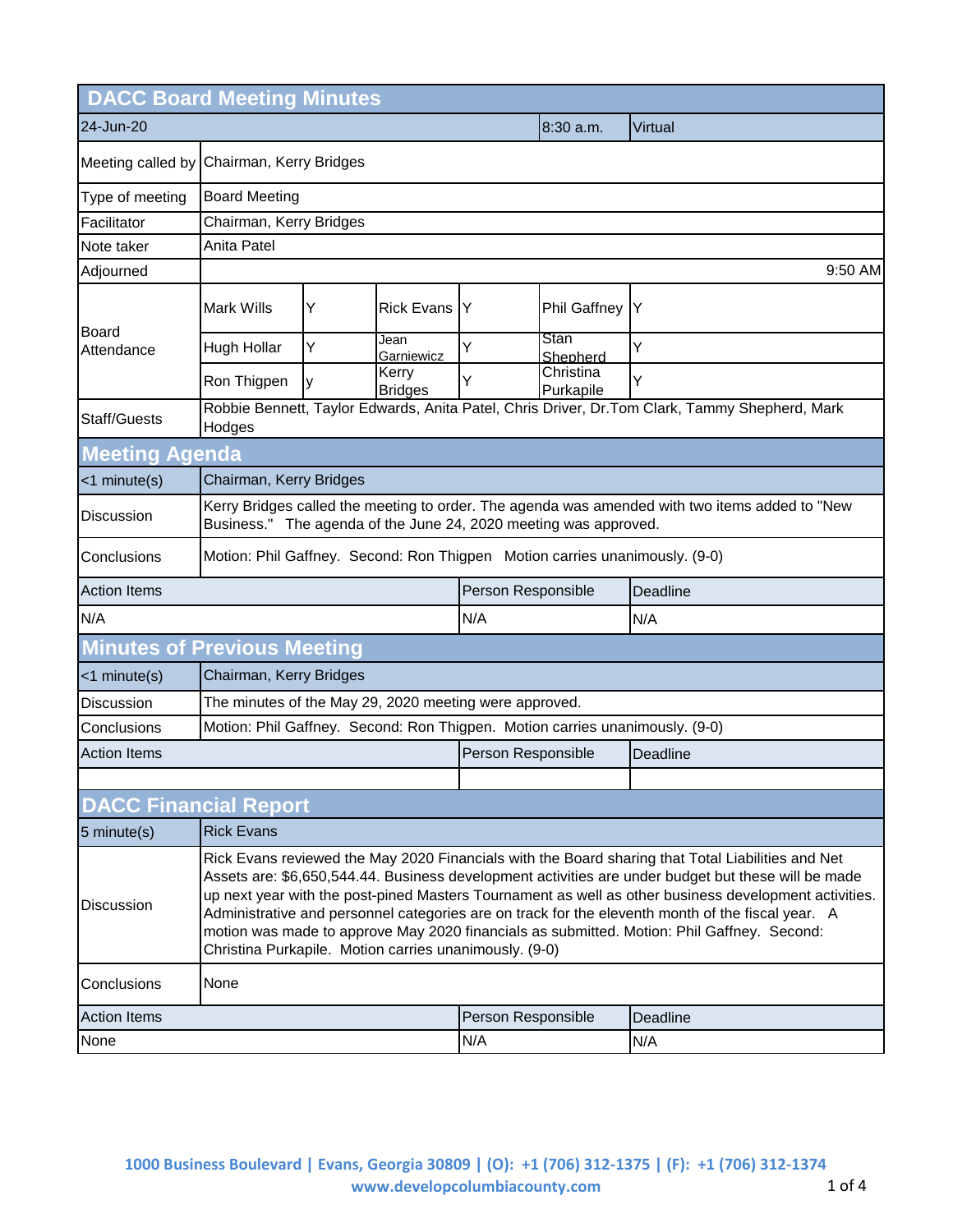| Chairman's Report           |                                                                                                                                                                                                                                                                                                                                                                                                                                                                                                                                                                                                                                                                                                                                                                                                                                                                                      |                       |     |          |     |  |
|-----------------------------|--------------------------------------------------------------------------------------------------------------------------------------------------------------------------------------------------------------------------------------------------------------------------------------------------------------------------------------------------------------------------------------------------------------------------------------------------------------------------------------------------------------------------------------------------------------------------------------------------------------------------------------------------------------------------------------------------------------------------------------------------------------------------------------------------------------------------------------------------------------------------------------|-----------------------|-----|----------|-----|--|
| 5 minute(s)                 | <b>Kerry Bridges</b>                                                                                                                                                                                                                                                                                                                                                                                                                                                                                                                                                                                                                                                                                                                                                                                                                                                                 |                       |     |          |     |  |
| <b>Discussion</b>           | Kerry Bridges thanked the Board and Staff for their leadership. The activity of the first half of 2020 was<br>reviewed. The goals for the second half of 2020 were reviewed with the board which include:<br><b>Martinez TAD Framework</b><br><b>Product Development</b><br>Marketing<br>Recovery<br><b>Regional Workforce Study</b>                                                                                                                                                                                                                                                                                                                                                                                                                                                                                                                                                 |                       |     |          |     |  |
| Conclusions                 | None                                                                                                                                                                                                                                                                                                                                                                                                                                                                                                                                                                                                                                                                                                                                                                                                                                                                                 |                       |     |          |     |  |
| <b>Action Items</b>         |                                                                                                                                                                                                                                                                                                                                                                                                                                                                                                                                                                                                                                                                                                                                                                                                                                                                                      | Person(s) Responsible |     | Deadline |     |  |
| None                        |                                                                                                                                                                                                                                                                                                                                                                                                                                                                                                                                                                                                                                                                                                                                                                                                                                                                                      | N/A                   |     |          | N/A |  |
|                             | <b>DACC Committee Reports</b>                                                                                                                                                                                                                                                                                                                                                                                                                                                                                                                                                                                                                                                                                                                                                                                                                                                        |                       |     |          |     |  |
| 5 minute(s)                 | <b>Jean Garniewicz</b>                                                                                                                                                                                                                                                                                                                                                                                                                                                                                                                                                                                                                                                                                                                                                                                                                                                               |                       |     |          |     |  |
| Discussion                  | Business Recruitment & Incentives Program Committee<br>Jean Garniewicz shared that the committee met on June 3, 2020 and had lengthy discussions on<br>updating all marketing projects (websites, fold-out piece, monthly newsletters/emails), RFP for Martinez<br>TAD, "Up" Industry Video, Talent recruitment strategies and recovery through the pandemic.                                                                                                                                                                                                                                                                                                                                                                                                                                                                                                                        |                       |     |          |     |  |
| Conclusions                 | None                                                                                                                                                                                                                                                                                                                                                                                                                                                                                                                                                                                                                                                                                                                                                                                                                                                                                 |                       |     |          |     |  |
| <b>Action Items</b>         | Person Responsible<br>Deadline                                                                                                                                                                                                                                                                                                                                                                                                                                                                                                                                                                                                                                                                                                                                                                                                                                                       |                       |     |          |     |  |
| None                        |                                                                                                                                                                                                                                                                                                                                                                                                                                                                                                                                                                                                                                                                                                                                                                                                                                                                                      | N/A                   |     |          | N/A |  |
|                             | <b>Economic Development Update</b>                                                                                                                                                                                                                                                                                                                                                                                                                                                                                                                                                                                                                                                                                                                                                                                                                                                   |                       |     |          |     |  |
| 17 minute(s)                | Robbie Bennett, Taylor Edwards                                                                                                                                                                                                                                                                                                                                                                                                                                                                                                                                                                                                                                                                                                                                                                                                                                                       |                       |     |          |     |  |
| Discussion                  | Robbie Bennett shared the Economic Development Director's report and Taylor Edwards shared the<br>Economic Development Coordinator/Project Manager report. Both of these reports are attached to the<br>minutes.<br>Robbie shared that DACC is working with the Columbia County landscaping architect for the White Oak<br>Business Park, that the option agreement for phase 2 of the park has been extended, marketing will be<br>updated, the Regional Workforce Study . Taylor Edwards updated the Board that the COVID 19<br>recovery survey had good participation, Existing Industry support webinar was well-received, that she is<br>looking for alternative Industry appreciation ideas in lieu of the events that have been cancelled due to<br>the pandemic, Labor study, Nextsite 360 year review, Awards submission competition, and GRAD<br>certification submission. |                       |     |          |     |  |
|                             |                                                                                                                                                                                                                                                                                                                                                                                                                                                                                                                                                                                                                                                                                                                                                                                                                                                                                      |                       |     |          |     |  |
| Conclusions                 | None                                                                                                                                                                                                                                                                                                                                                                                                                                                                                                                                                                                                                                                                                                                                                                                                                                                                                 |                       |     |          |     |  |
| <b>Action Items</b>         |                                                                                                                                                                                                                                                                                                                                                                                                                                                                                                                                                                                                                                                                                                                                                                                                                                                                                      | Person Responsible    |     | Deadline |     |  |
| None                        |                                                                                                                                                                                                                                                                                                                                                                                                                                                                                                                                                                                                                                                                                                                                                                                                                                                                                      |                       | N/A |          | N/A |  |
| <b>Old Business</b>         |                                                                                                                                                                                                                                                                                                                                                                                                                                                                                                                                                                                                                                                                                                                                                                                                                                                                                      |                       |     |          |     |  |
| $0$ minute $(s)$            | None                                                                                                                                                                                                                                                                                                                                                                                                                                                                                                                                                                                                                                                                                                                                                                                                                                                                                 |                       |     |          |     |  |
| Discussion                  |                                                                                                                                                                                                                                                                                                                                                                                                                                                                                                                                                                                                                                                                                                                                                                                                                                                                                      |                       |     |          |     |  |
| Conclusions                 |                                                                                                                                                                                                                                                                                                                                                                                                                                                                                                                                                                                                                                                                                                                                                                                                                                                                                      |                       |     |          |     |  |
| <b>Action Items</b><br>None |                                                                                                                                                                                                                                                                                                                                                                                                                                                                                                                                                                                                                                                                                                                                                                                                                                                                                      | Person Responsible    | N/A | Deadline | N/A |  |

**1000 Business Boulevard | Evans, Georgia 30809 | (O): +1 (706) 312-1375 | (F): +1 (706) 312-1374 www.developcolumbiacounty.com** 2 of 4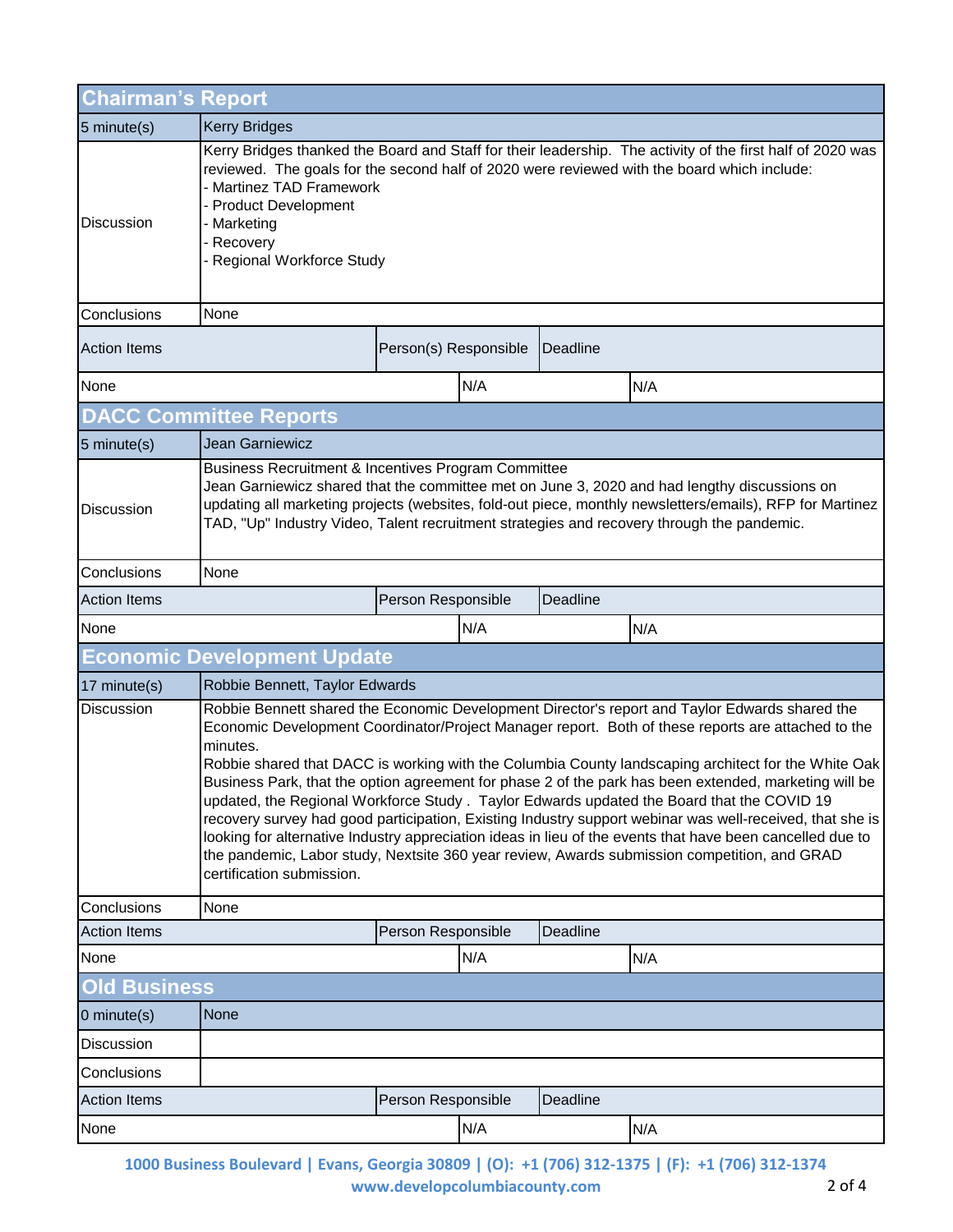| <b>New Business</b>       |                                                                                                                                                                                                                                                                                                                                                                                                                                                                                                                                                                                                                                                                           |  |                    |          |          |  |  |
|---------------------------|---------------------------------------------------------------------------------------------------------------------------------------------------------------------------------------------------------------------------------------------------------------------------------------------------------------------------------------------------------------------------------------------------------------------------------------------------------------------------------------------------------------------------------------------------------------------------------------------------------------------------------------------------------------------------|--|--------------------|----------|----------|--|--|
| 27 minute(s)              | <b>Robbie Bennett</b>                                                                                                                                                                                                                                                                                                                                                                                                                                                                                                                                                                                                                                                     |  |                    |          |          |  |  |
| Discussion                | Robbie discussed the insurance policy options for DACC and the board reviewing the difference<br>between adding additional coverage versus purchasing an independent policy. He shared that the<br>Foundation will require a separate policy and that ACCG can only cover local government and<br>dedicated authority.<br>New job descriptions were shared with the board for the Small Business Retail Specialist and the part-<br>time bookkeeper position. The positions have been approved from a budgetary standpoint.<br>Free Standing ER Letter of Support - discussion of providing a letter of support for a free standing ER<br>from the Development Authority. |  |                    |          |          |  |  |
| Conclusions               | Motion was made to adopt the job descriptions for Part-Time Bookkeeper and Small Business Retail<br>Specialist. Motion: Jean Garniewicz. Second: Christina Purkapile. Motion carries unanimously (9-0).<br>Motion to provide a letter of support from DACC for a free standing ER. Motion: Jean Garniewicz.<br>Second: Christina Purkapile. Motion carries unanimously (9-0).<br>Motion to recommend award the contract for the Martinez TAD consultation/research study to the<br>Bleakley Advisory Group/Denton Law Firm. Motion: Hugh Hollar. Second: Jean Garniewicz. Motion<br>carries unanimously (9-0).                                                            |  |                    |          |          |  |  |
| <b>Action Items</b>       | Person Responsible                                                                                                                                                                                                                                                                                                                                                                                                                                                                                                                                                                                                                                                        |  |                    | Deadline |          |  |  |
| None                      |                                                                                                                                                                                                                                                                                                                                                                                                                                                                                                                                                                                                                                                                           |  | N/A                |          | N/A      |  |  |
| <b>Calendar of Events</b> |                                                                                                                                                                                                                                                                                                                                                                                                                                                                                                                                                                                                                                                                           |  |                    |          |          |  |  |
| 2 minute(s)               | <b>Robbie Bennett</b>                                                                                                                                                                                                                                                                                                                                                                                                                                                                                                                                                                                                                                                     |  |                    |          |          |  |  |
| Discussion                | July 8 - Executive Committee Meeting<br>July 10 - Property Development Committee and Existing Business & Workforce<br>July 22- DACC Board Meeting                                                                                                                                                                                                                                                                                                                                                                                                                                                                                                                         |  |                    |          |          |  |  |
| Conclusions               | None                                                                                                                                                                                                                                                                                                                                                                                                                                                                                                                                                                                                                                                                      |  |                    |          |          |  |  |
| <b>Action Items</b>       |                                                                                                                                                                                                                                                                                                                                                                                                                                                                                                                                                                                                                                                                           |  | Person Responsible |          | Deadline |  |  |
| None                      | N/A<br>N/A                                                                                                                                                                                                                                                                                                                                                                                                                                                                                                                                                                                                                                                                |  |                    |          |          |  |  |